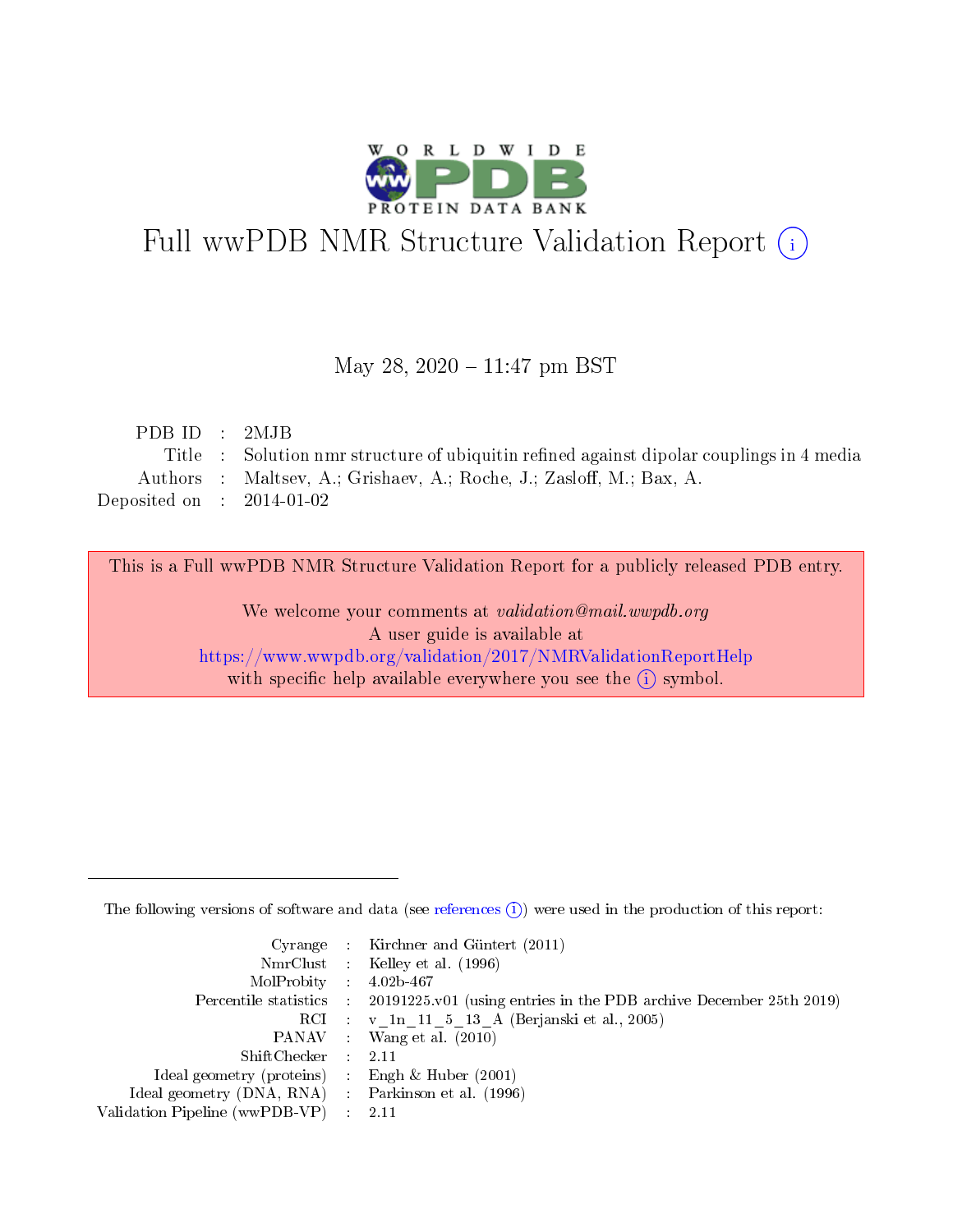# 1 [O](https://www.wwpdb.org/validation/2017/NMRValidationReportHelp#overall_quality)verall quality at a glance  $\overline{()}$

The following experimental techniques were used to determine the structure: SOLUTION NMR

The overall completeness of chemical shifts assignment is 84%.

Percentile scores (ranging between 0-100) for global validation metrics of the entry are shown in the following graphic. The table shows the number of entries on which the scores are based.



| Sidechain outliers                                                                         | 154315 | 11428 |                                                                                                         |
|--------------------------------------------------------------------------------------------|--------|-------|---------------------------------------------------------------------------------------------------------|
|                                                                                            |        |       |                                                                                                         |
|                                                                                            |        |       |                                                                                                         |
|                                                                                            |        |       | The table below summarises the geometric issues observed across the polymeric chains and their          |
|                                                                                            |        |       | fit to the experimental data. The red, orange, yellow and green segments indicate the fraction          |
|                                                                                            |        |       | of residues that contain outliers for $\geq=3$ , 2, 1 and 0 types of geometric quality criteria. A cyan |
|                                                                                            |        |       | segment indicates the fraction of residues that are not part of the well-defined cores, and a grey seg- |
|                                                                                            |        |       | ment represents the fraction of residues that are not modelled. The numeric value for each fraction     |
| is indicated below the corresponding segment, with a dot representing fractions $\leq 5\%$ |        |       |                                                                                                         |

| Mol | $\cap$ hain | Length         | Quality of chain |  |
|-----|-------------|----------------|------------------|--|
|     |             |                |                  |  |
|     |             | $\overline{H}$ | 96%              |  |

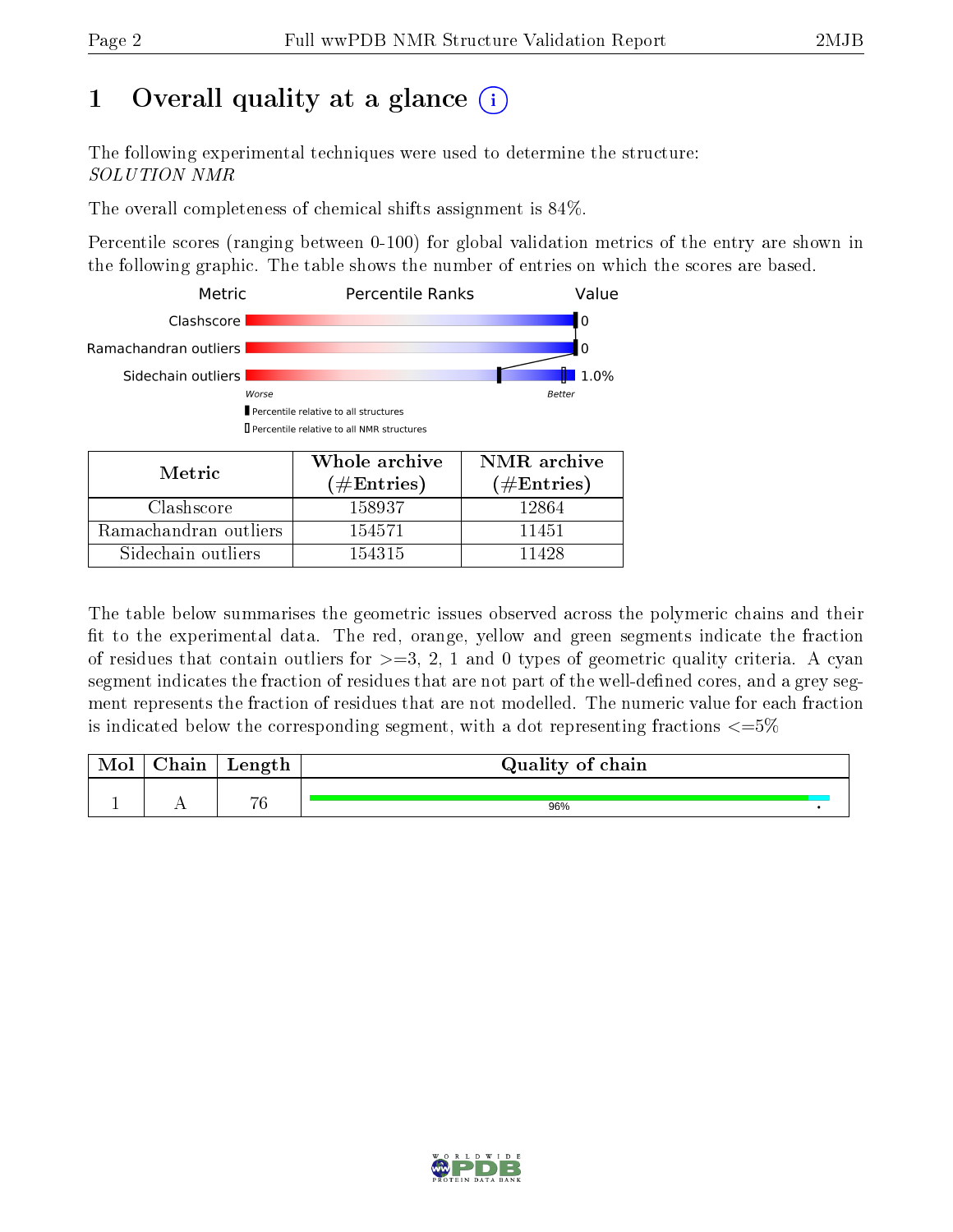# 2 Ensemble composition and analysis  $(i)$

This entry contains 20 models. Model 11 is the overall representative, medoid model (most similar to other models). The authors have identified model 1 as representative, based on the following criterion: closest to the average.

The following residues are included in the computation of the global validation metrics.

| Well-defined (core) protein residues                                                  |  |  |  |  |  |  |
|---------------------------------------------------------------------------------------|--|--|--|--|--|--|
| Backbone RMSD (Å)   Medoid model  <br>Well-defined core $\vert$ Residue range (total) |  |  |  |  |  |  |
| A:1-A:73 $(73)$<br>$0.06\,$                                                           |  |  |  |  |  |  |

Ill-defined regions of proteins are excluded from the global statistics.

Ligands and non-protein polymers are included in the analysis.

The models can be grouped into 3 clusters and 1 single-model cluster was found.

| Cluster number        | Models                           |
|-----------------------|----------------------------------|
|                       | 5, 8, 11, 12, 14, 15, 16, 18, 19 |
|                       | 2, 3, 4, 7, 9, 10, 17, 20        |
|                       |                                  |
| Single-model clusters |                                  |

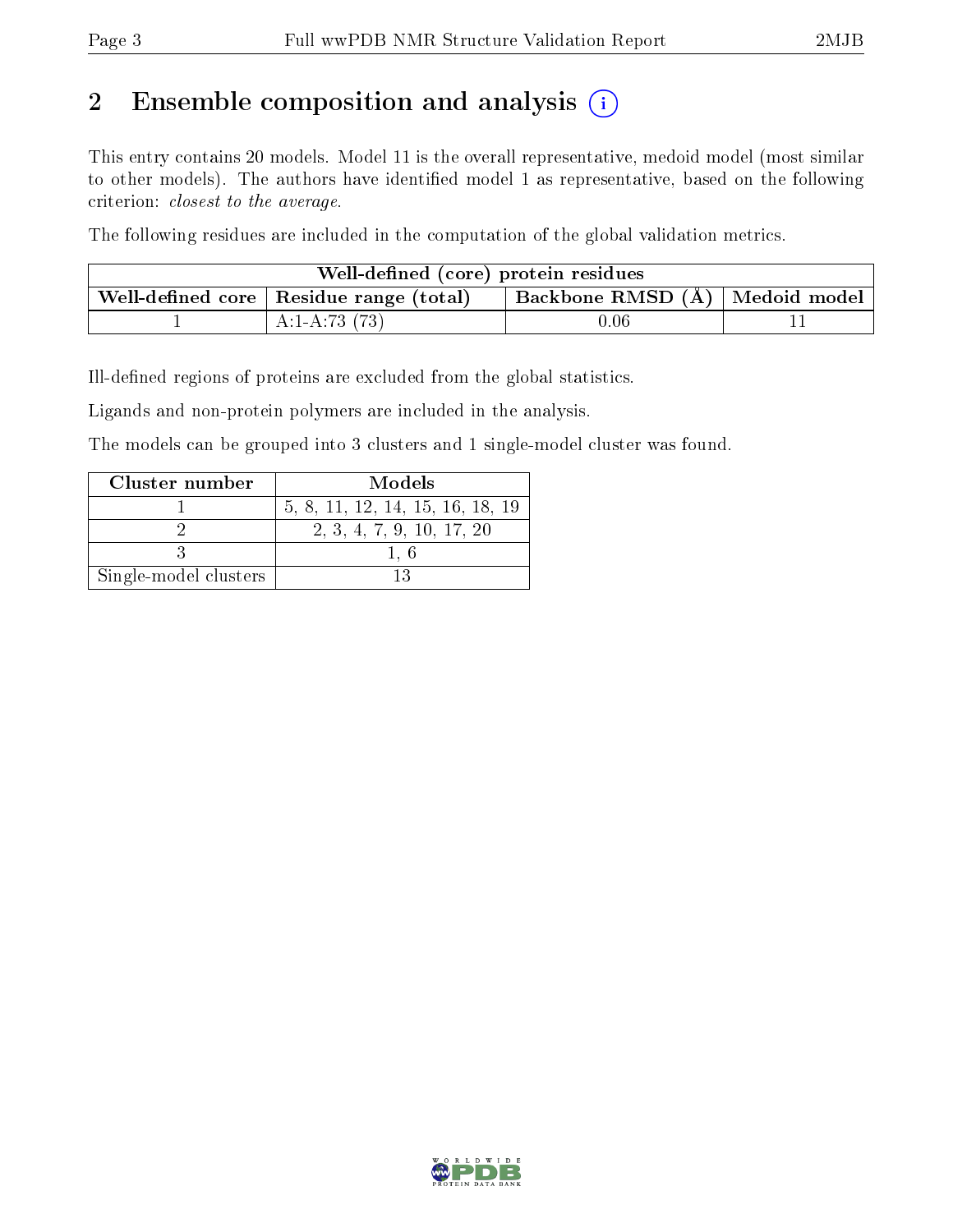# 3 Entry composition (i)

There is only 1 type of molecule in this entry. The entry contains 1231 atoms, of which 629 are hydrogens and 0 are deuteriums.

Molecule 1 is a protein called Ubiquitin-60S ribosomal protein L40.

| Mol | Chain Residues |             | Atoms |              |  |         |  | $\operatorname{Trace}$ |
|-----|----------------|-------------|-------|--------------|--|---------|--|------------------------|
|     | 76             | $\rm Total$ |       | $\mathsf{H}$ |  |         |  |                        |
|     |                | 1231        | -378  | 629          |  | 105 118 |  |                        |

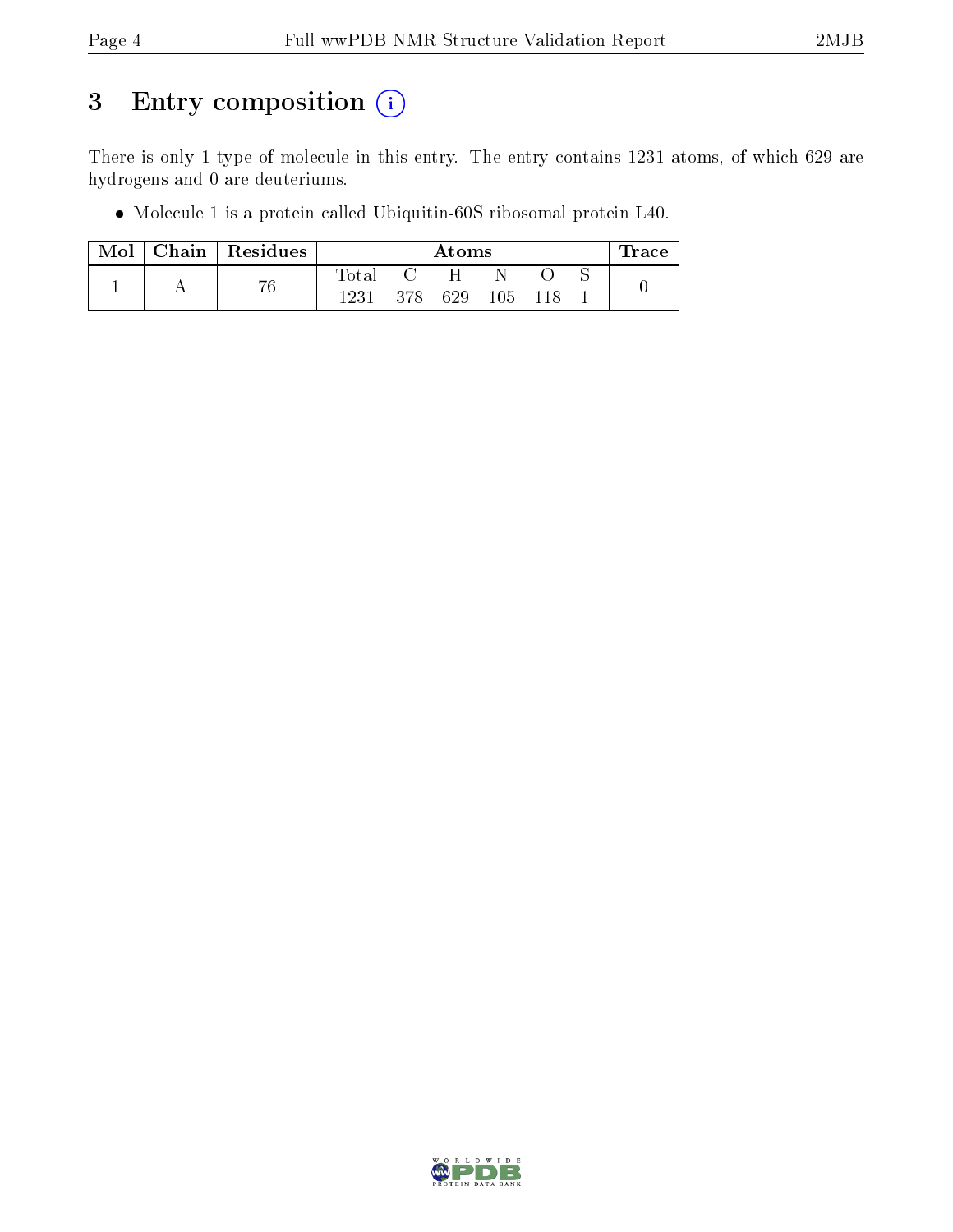# 4 Residue-property plots  $\binom{1}{1}$

## <span id="page-4-0"></span>4.1 Average score per residue in the NMR ensemble

These plots are provided for all protein, RNA and DNA chains in the entry. The first graphic is the same as shown in the summary in section 1 of this report. The second graphic shows the sequence where residues are colour-coded according to the number of geometric quality criteria for which they contain at least one outlier: green  $= 0$ , yellow  $= 1$ , orange  $= 2$  and red  $= 3$  or more. Stretches of 2 or more consecutive residues without any outliers are shown as green connectors. Residues which are classified as ill-defined in the NMR ensemble, are shown in cyan with an underline colour-coded according to the previous scheme. Residues which were present in the experimental sample, but not modelled in the final structure are shown in grey.

• Molecule 1: Ubiquitin-60S ribosomal protein L40



## 4.2 Scores per residue for each member of the ensemble

Colouring as in section [4.1](#page-4-0) above.

## 4.2.1 Score per residue for model 1

• Molecule 1: Ubiquitin-60S ribosomal protein L40

Chain A:

95%



## 4.2.2 Score per residue for model 2

• Molecule 1: Ubiquitin-60S ribosomal protein L40

Chain A:

95%





 $\overline{\cdot}$  .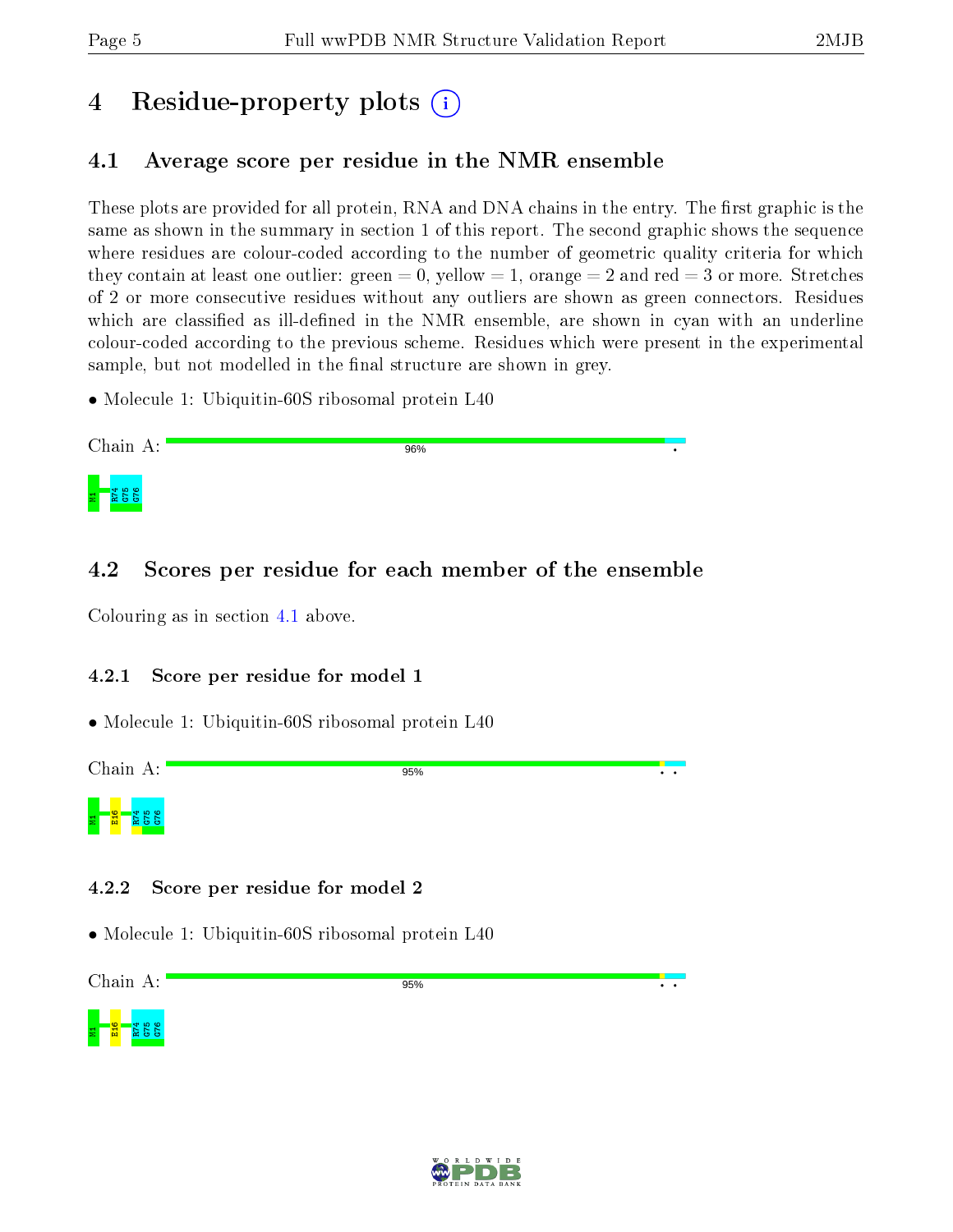#### 4.2.3 Score per residue for model 3

• Molecule 1: Ubiquitin-60S ribosomal protein L40

Chain A: 95%  $\cdot$  .



4.2.4 Score per residue for model 4

• Molecule 1: Ubiquitin-60S ribosomal protein L40

Chain A: 95%  $\ddot{\phantom{0}}$ 

#### 4.2.5 Score per residue for model 5

• Molecule 1: Ubiquitin-60S ribosomal protein L40

Chain A:

 $\frac{1}{5}$   $\frac{1}{5}$ 

96%

# $\frac{375}{15}$

### 4.2.6 Score per residue for model 6

• Molecule 1: Ubiquitin-60S ribosomal protein L40

Chain A:

95%

 $\overline{\phantom{a}}$ 

 $\overline{\cdot \cdot}$ 

9 10 0 <mark>8 -</mark> 로

### 4.2.7 Score per residue for model 7

• Molecule 1: Ubiquitin-60S ribosomal protein L40

Chain A:





95%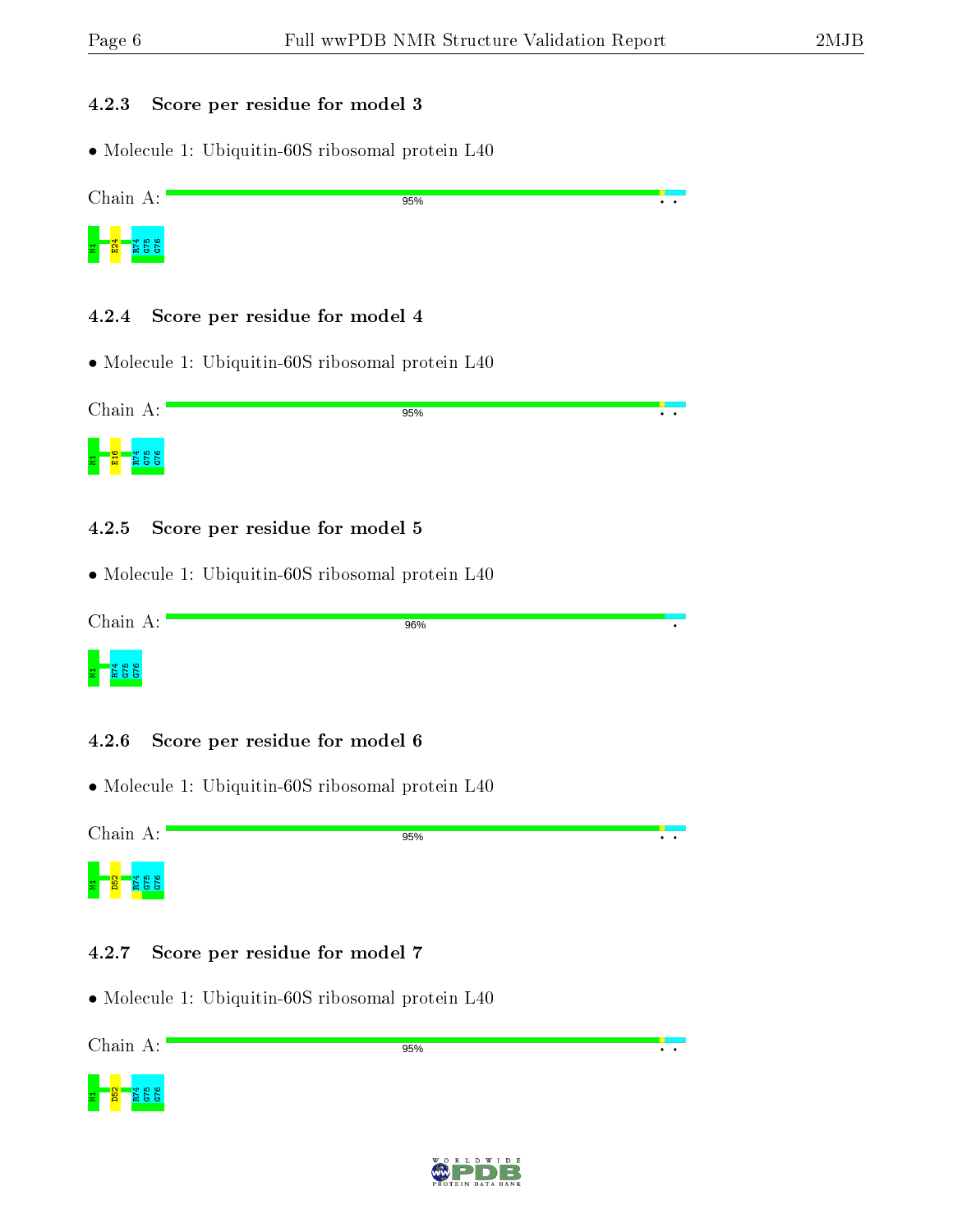#### 4.2.8 Score per residue for model 8

• Molecule 1: Ubiquitin-60S ribosomal protein L40

Chain A: 95%  $\overline{\cdot}$  .



4.2.9 Score per residue for model 9

• Molecule 1: Ubiquitin-60S ribosomal protein L40

Chain A: 95%  $\ddot{\phantom{0}}$ 9 3 3 2 <mark>9 일</mark> - 로

#### 4.2.10 Score per residue for model 10

• Molecule 1: Ubiquitin-60S ribosomal protein L40

Chain A: 95%



4.2.11 Score per residue for model 11 (medoid)

• Molecule 1: Ubiquitin-60S ribosomal protein L40

Chain A:

95%

 $\ddot{\phantom{0}}$ 

 $\overline{\phantom{a}}$ 

 $\overline{\cdot}$   $\overline{\cdot}$ 



### 4.2.12 Score per residue for model 12

• Molecule 1: Ubiquitin-60S ribosomal protein L40

Chain A:





93%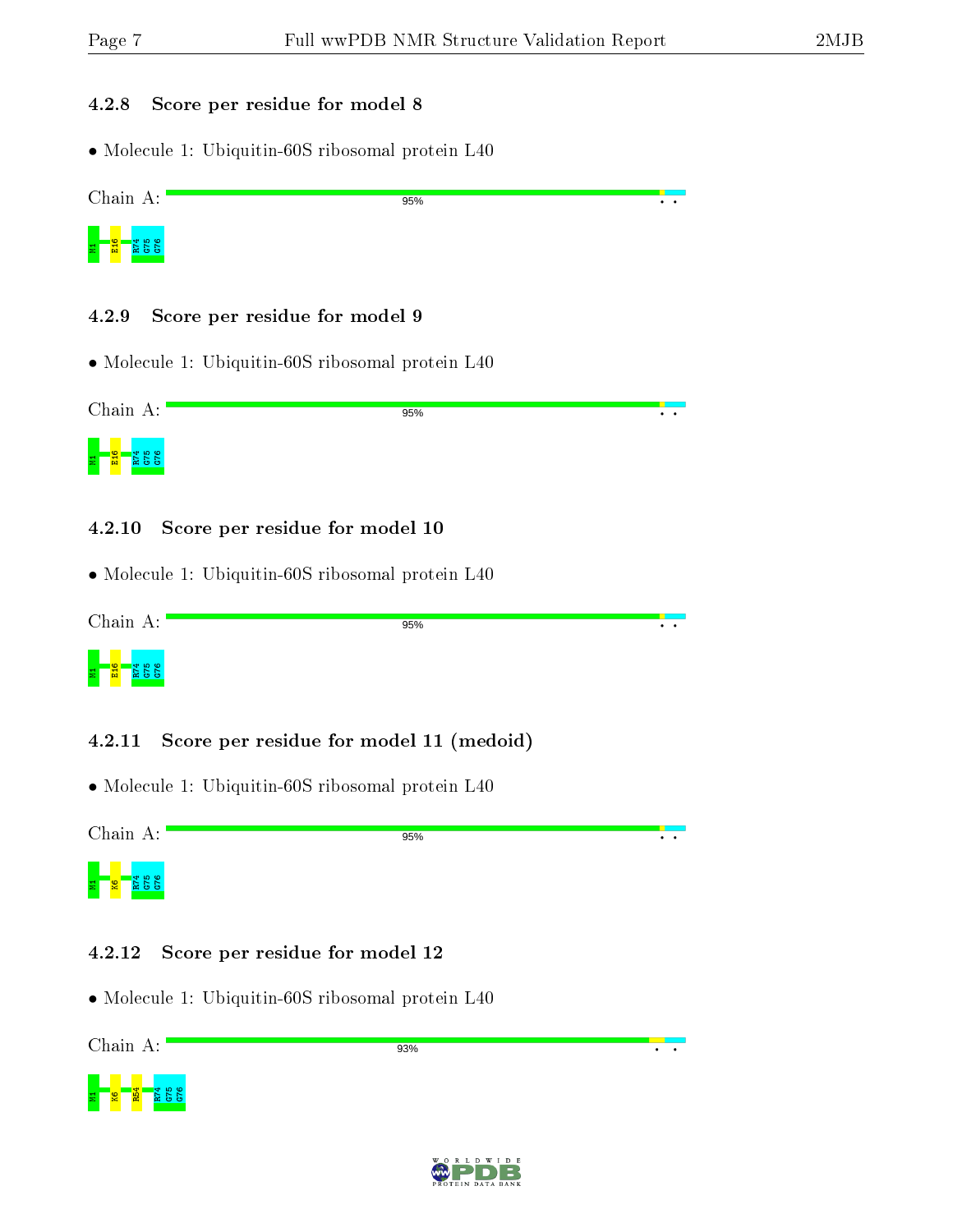#### 4.2.13 Score per residue for model 13

• Molecule 1: Ubiquitin-60S ribosomal protein L40

Chain A: 96%



#### 4.2.14 Score per residue for model 14

• Molecule 1: Ubiquitin-60S ribosomal protein L40

Chain A: 96%



#### 4.2.15 Score per residue for model 15

• Molecule 1: Ubiquitin-60S ribosomal protein L40

Chain A:

96%

# M1R74 G75 G76

#### 4.2.16 Score per residue for model 16

• Molecule 1: Ubiquitin-60S ribosomal protein L40

Chain A:

96%



#### 4.2.17 Score per residue for model 17

• Molecule 1: Ubiquitin-60S ribosomal protein L40

Chain A:

96%





 $\bullet$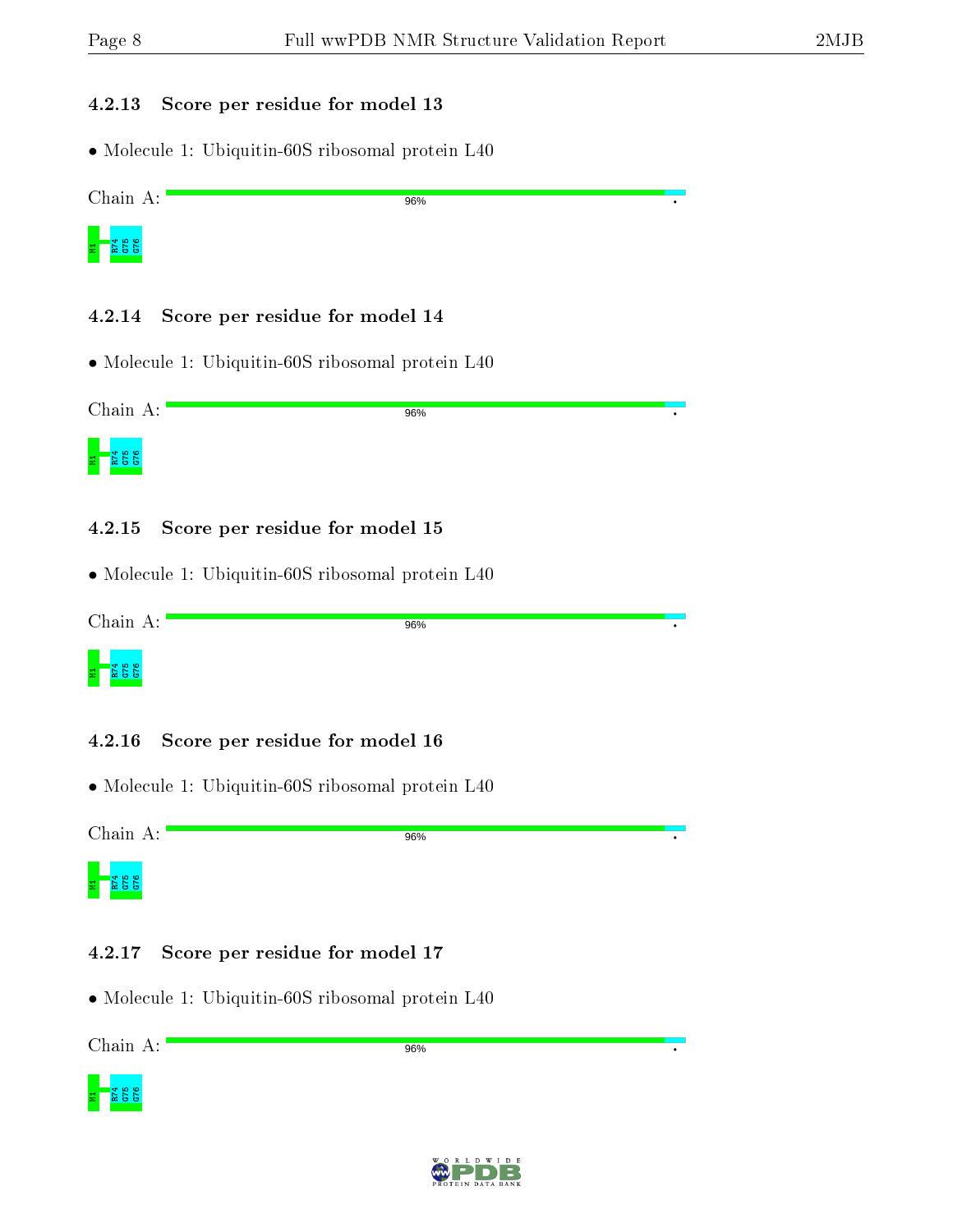$\overline{\cdot}$ ₹

 $\bullet$ 

 $\bullet$ 

### 4.2.18 Score per residue for model 18

• Molecule 1: Ubiquitin-60S ribosomal protein L40

Chain A:



#### 4.2.19 Score per residue for model 19

• Molecule 1: Ubiquitin-60S ribosomal protein L40

Chain A:

96%



#### 4.2.20 Score per residue for model 20

• Molecule 1: Ubiquitin-60S ribosomal protein L40

Chain A:

96%

93%



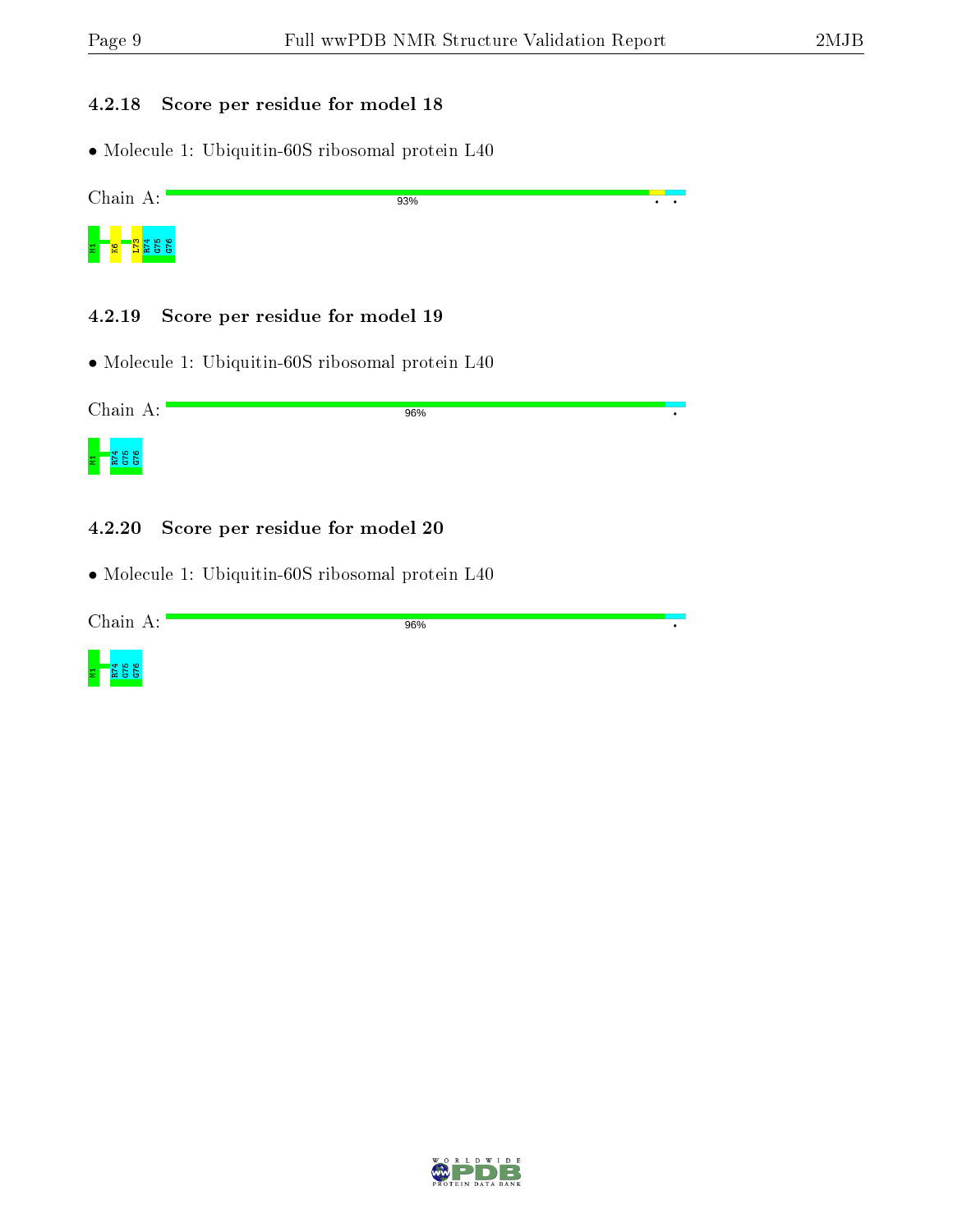## 5 Refinement protocol and experimental data overview  $\binom{1}{k}$

The models were refined using the following method: *simulated annealing*.

Of the 20 calculated structures, 20 were deposited, based on the following criterion: all calculated structures submitted.

The following table shows the software used for structure solution, optimisation and refinement.

| Software name   Classification   Version |            |  |
|------------------------------------------|------------|--|
| X-PLOR NIH                               | refinement |  |

The following table shows chemical shift validation statistics as aggregates over all chemical shift files. Detailed validation can be found in section [7](#page-13-0) of this report.

| Chemical shift file(s)                       | input $\text{cs.} \text{cif}$ |
|----------------------------------------------|-------------------------------|
| Number of chemical shift lists               |                               |
| Total number of shifts                       | 922                           |
| Number of shifts mapped to atoms             | 922                           |
| Number of unparsed shifts                    |                               |
| Number of shifts with mapping errors         |                               |
| Number of shifts with mapping warnings       |                               |
| Assignment completeness (well-defined parts) |                               |

No validations of the models with respect to experimental NMR restraints is performed at this time.

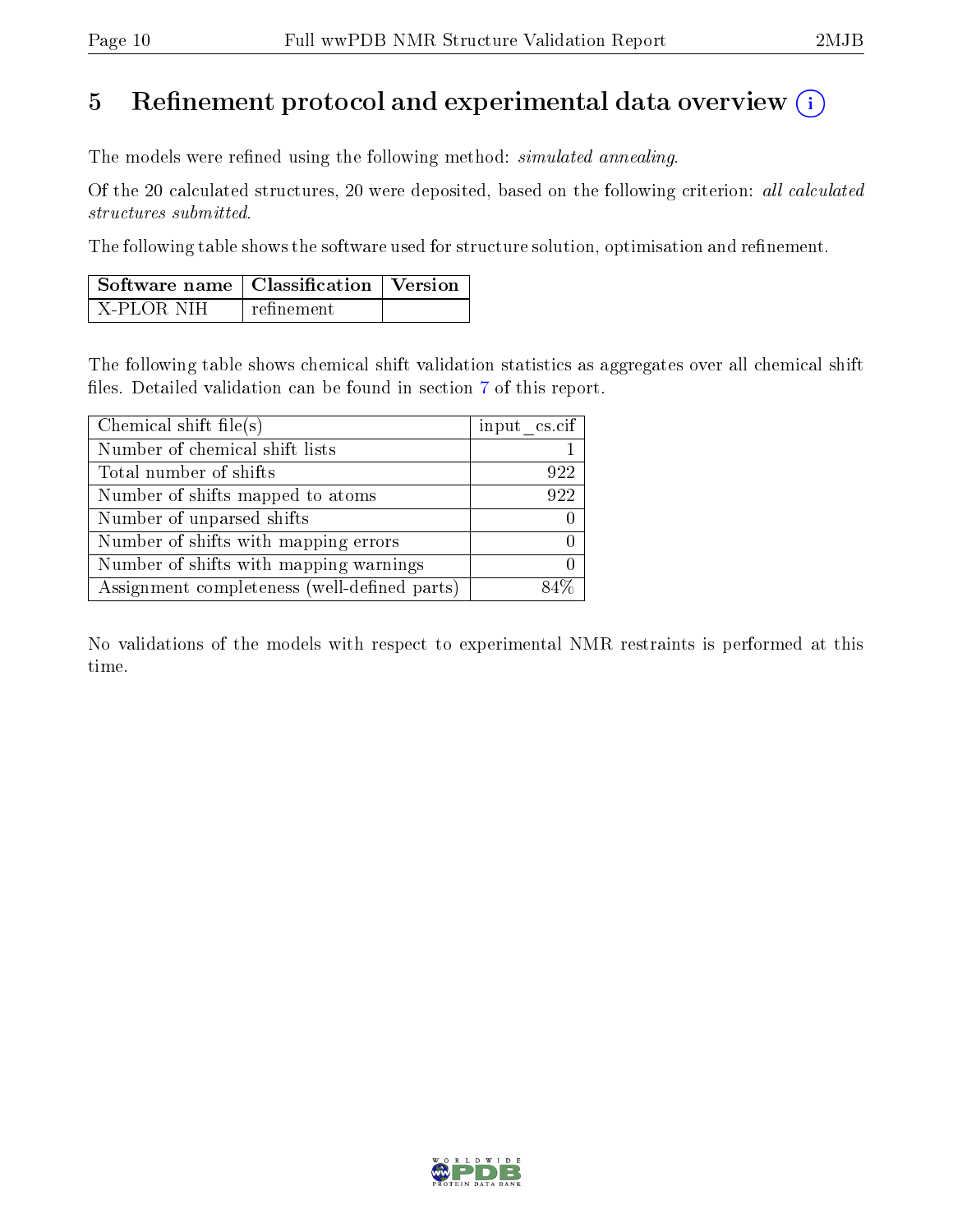# 6 Model quality  $(i)$

## 6.1 Standard geometry  $(i)$

There are no covalent bond-length or bond-angle outliers.

There are no bond-length outliers.

There are no bond-angle outliers.

There are no chirality outliers.

There are no planarity outliers.

## 6.2 Too-close contacts  $(i)$

In the following table, the Non-H and H(model) columns list the number of non-hydrogen atoms and hydrogen atoms in each chain respectively. The H(added) column lists the number of hydrogen atoms added and optimized by MolProbity. The Clashes column lists the number of clashes averaged over the ensemble.

| Mol |  | $\mid$ Chain $\mid$ Non-H $\mid$ H(model) $\mid$ H(added) $\mid$ Clashes |        |                |
|-----|--|--------------------------------------------------------------------------|--------|----------------|
|     |  | . 990tr                                                                  | -2201. | <b>Section</b> |

The all-atom clashscore is defined as the number of clashes found per 1000 atoms (including hydrogen atoms). The all-atom clashscore for this structure is -.

There are no clashes.

## 6.3 Torsion angles (i)

## 6.3.1 Protein backbone  $(i)$

In the following table, the Percentiles column shows the percent Ramachandran outliers of the chain as a percentile score with respect to all PDB entries followed by that with respect to all NMR entries. The Analysed column shows the number of residues for which the backbone conformation was analysed and the total number of residues.

| Mol | Chain | Analysed         | Favoured                  | Allowed               | Outliers            | Percentiles   |                    |
|-----|-------|------------------|---------------------------|-----------------------|---------------------|---------------|--------------------|
|     |       | $72/76$ $(95\%)$ | 72 $\pm$ 0 (100 $\pm$ 0%) | $0\pm 0$ $(0\pm 0\%)$ | $ 0\pm 0(0\pm 0\%)$ | $100$   $100$ |                    |
| All |       | 1440/1520 (95%)  | 1440 $(100\%)$            | $(0\%$                | $0(0\%)$            | 100           | $\blacksquare$ 100 |

There are no Ramachandran outliers.

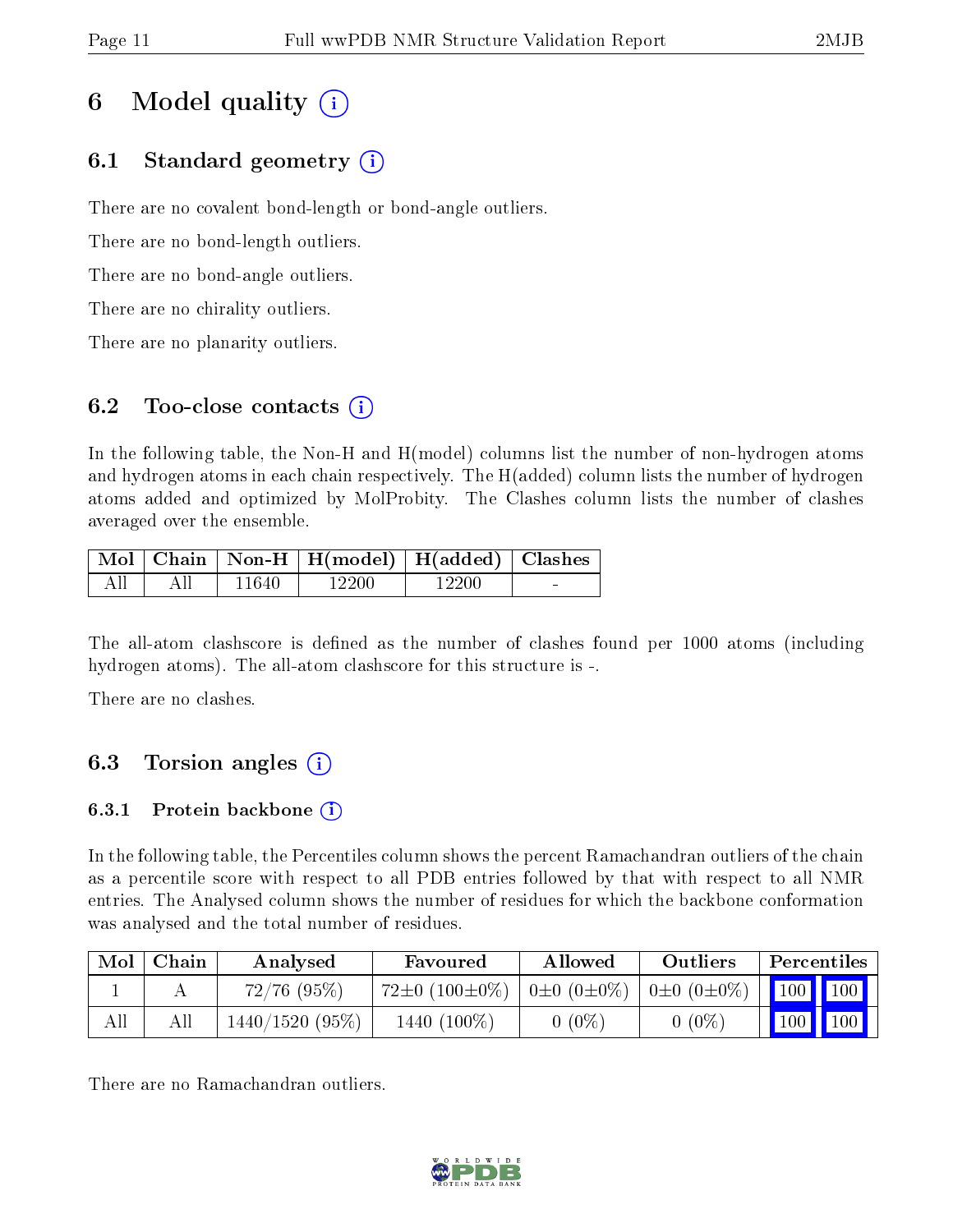#### 6.3.2 Protein sidechains  $(i)$

In the following table, the Percentiles column shows the percent sidechain outliers of the chain as a percentile score with respect to all PDB entries followed by that with respect to all NMR entries. The Analysed column shows the number of residues for which the sidechain conformation was analysed and the total number of residues.

| Mol | Chain | Analysed       | Rotameric                   | Outliers  | Percentiles        |
|-----|-------|----------------|-----------------------------|-----------|--------------------|
|     |       | $67/68$ (99\%) | 66±1 (99±1\%)   1±1 (1±1\%) |           | <b>77   96</b>     |
| All |       | 1340/1360(99%) | $1326(99\%)$                | $14(1\%)$ | $\vert$ 96<br>77 L |

All 6 unique residues with a non-rotameric sidechain are listed below. They are sorted by the frequency of occurrence in the ensemble.

| $Mol$   Chain | Res | Type       | Models (Total) |
|---------------|-----|------------|----------------|
|               | 16  | GLU        |                |
|               |     | <b>LYS</b> |                |
|               | 52  | ASP        | 6)             |
|               | 73  | LEU        |                |
|               | 24  | <b>GLU</b> |                |
|               | 54  | ARG        |                |

#### 6.3.3 RNA (i)

There are no RNA molecules in this entry.

## 6.4 Non-standard residues in protein, DNA, RNA chains (i)

There are no non-standard protein/DNA/RNA residues in this entry.

### 6.5 Carbohydrates  $(i)$

There are no carbohydrates in this entry.

## 6.6 Ligand geometry  $(i)$

There are no ligands in this entry.

## 6.7 [O](https://www.wwpdb.org/validation/2017/NMRValidationReportHelp#nonstandard_residues_and_ligands)ther polymers  $(i)$

There are no such molecules in this entry.

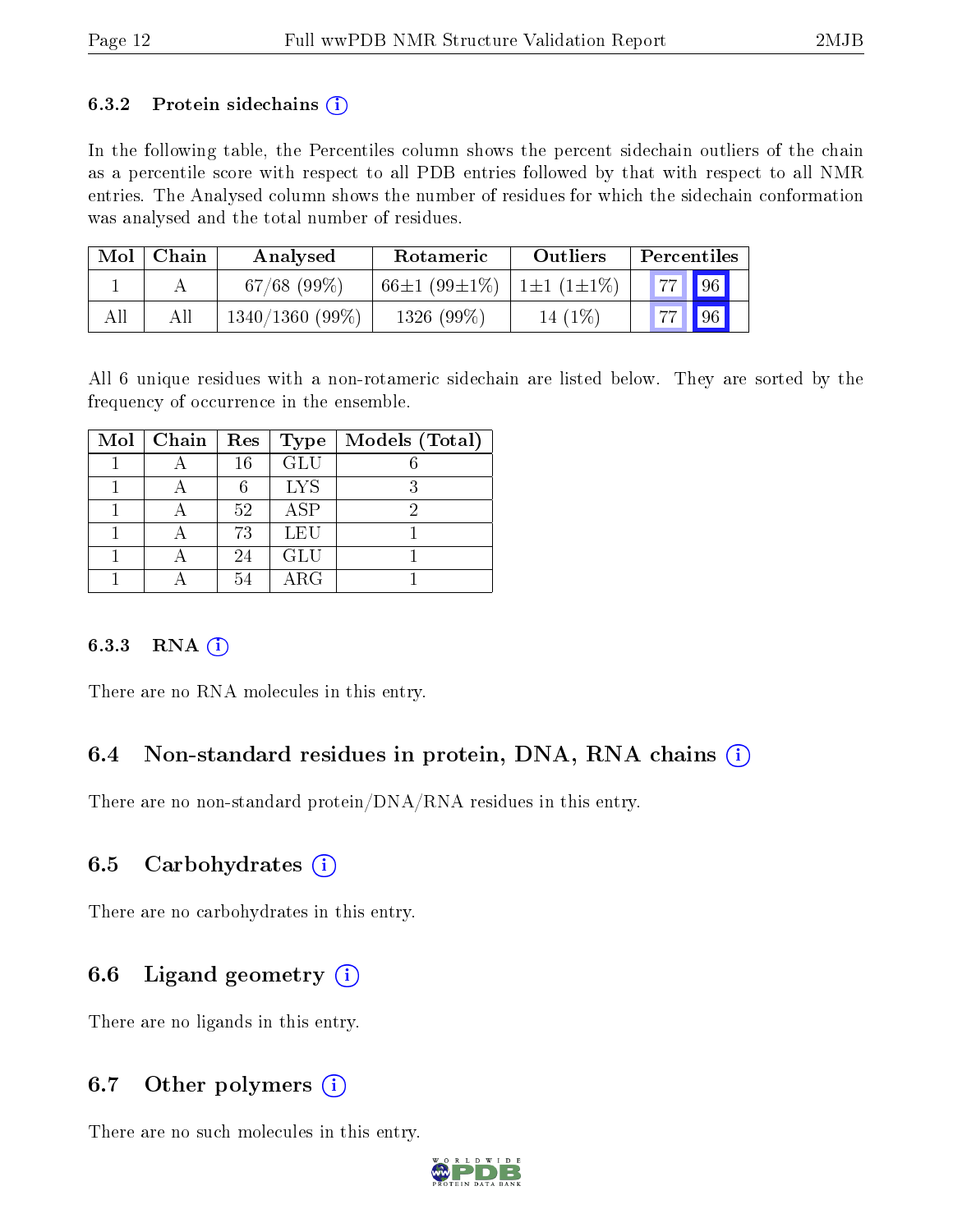## 6.8 Polymer linkage issues (i)

There are no chain breaks in this entry.

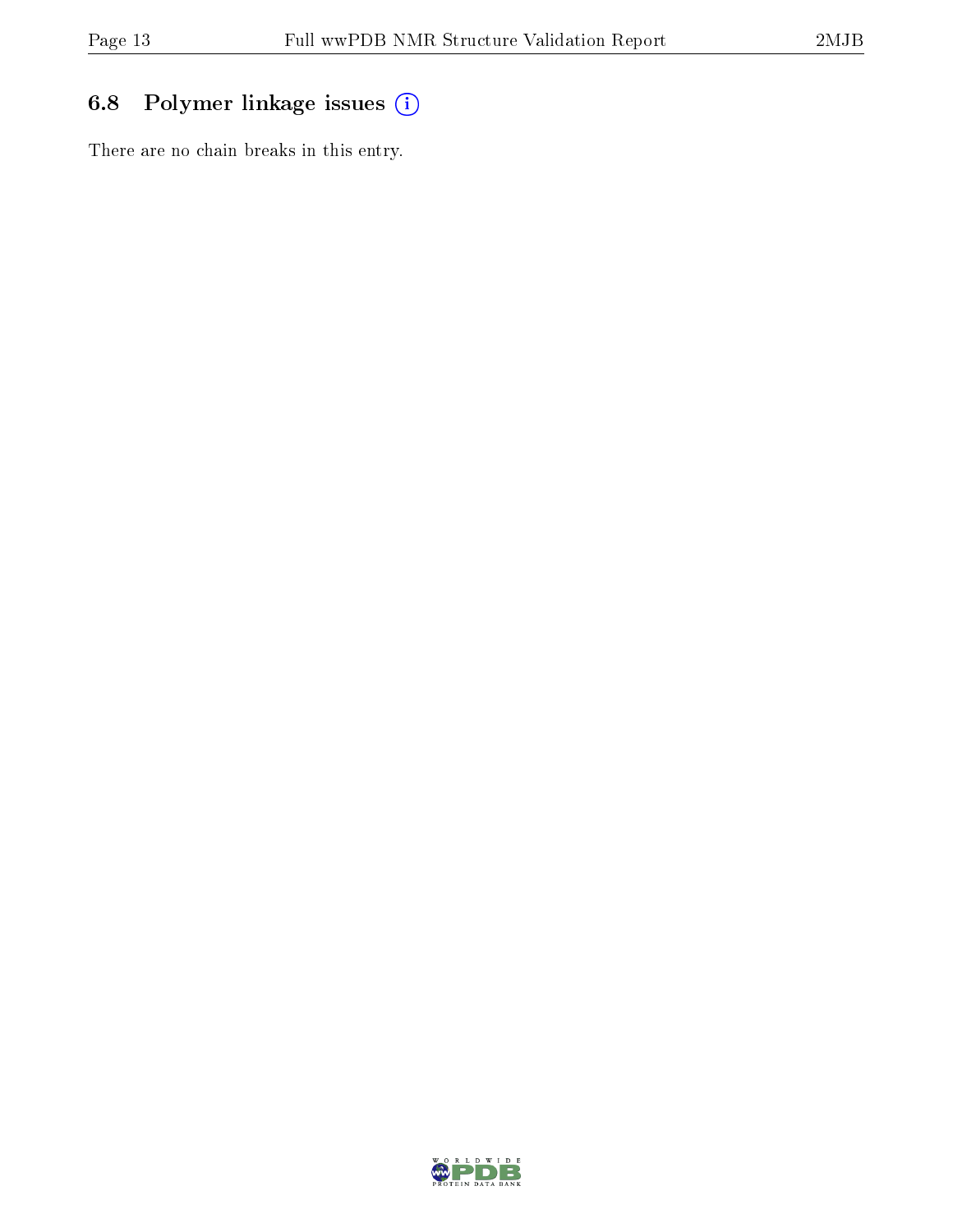## <span id="page-13-0"></span>7 Chemical shift validation  $\left( \begin{array}{c} \overline{1} \end{array} \right)$

The completeness of assignment taking into account all chemical shift lists is 84% for the welldefined parts and  $83\%$  for the entire structure.

## 7.1 Chemical shift list 1

File name: input\_cs.cif

Chemical shift list name: assigned chem shift list 1

## 7.1.1 Bookkeeping (i)

The following table shows the results of parsing the chemical shift list and reports the number of nuclei with statistically unusual chemical shifts.

| Total number of shifts                  | 922 |
|-----------------------------------------|-----|
| Number of shifts mapped to atoms        | 922 |
| Number of unparsed shifts               |     |
| Number of shifts with mapping errors    |     |
| Number of shifts with mapping warnings  |     |
| Number of shift outliers (ShiftChecker) |     |

## 7.1.2 Chemical shift referencing  $(i)$

The following table shows the suggested chemical shift referencing corrections.

| <b>Nucleus</b>                     |     | $\#$ values   Correction $\pm$ precision, ppm | Suggested action        |
|------------------------------------|-----|-----------------------------------------------|-------------------------|
| $\overline{^{13}{\rm C}}_{\alpha}$ | 76. | $-0.22 \pm 0.16$                              | None needed $(0.5 ppm)$ |
| ${}^{13}C_{\beta}$                 | 70  | $0.15 \pm 0.26$                               | None needed $(0.5 ppm)$ |
| $13\text{C}$                       | 76  | $-0.33 \pm 0.20$                              | None needed $(0.5 ppm)$ |
| $15\,\mathrm{N}$                   | 75  | $1.00 \pm 0.44$                               | Should be applied       |

### 7.1.3 Completeness of resonance assignments  $(i)$

The following table shows the completeness of the chemical shift assignments for the well-defined regions of the structure. The overall completeness is 84%, i.e. 778 atoms were assigned a chemical shift out of a possible 929. 13 out of 13 assigned methyl groups (LEU and VAL) were assigned stereospecifically.

| Total | $^1$ H | $^{13}$ $C$                                                             | 15 <sub>N</sub> |
|-------|--------|-------------------------------------------------------------------------|-----------------|
|       |        | Backbone   353/359 (98%)   138/143 (97%)   146/146 (100%)   69/70 (99%) |                 |
|       |        | Sidechain   410/537 (76%)   230/312 (74%)   172/201 (86%)   8/24 (33%)  |                 |

Continued on next page...